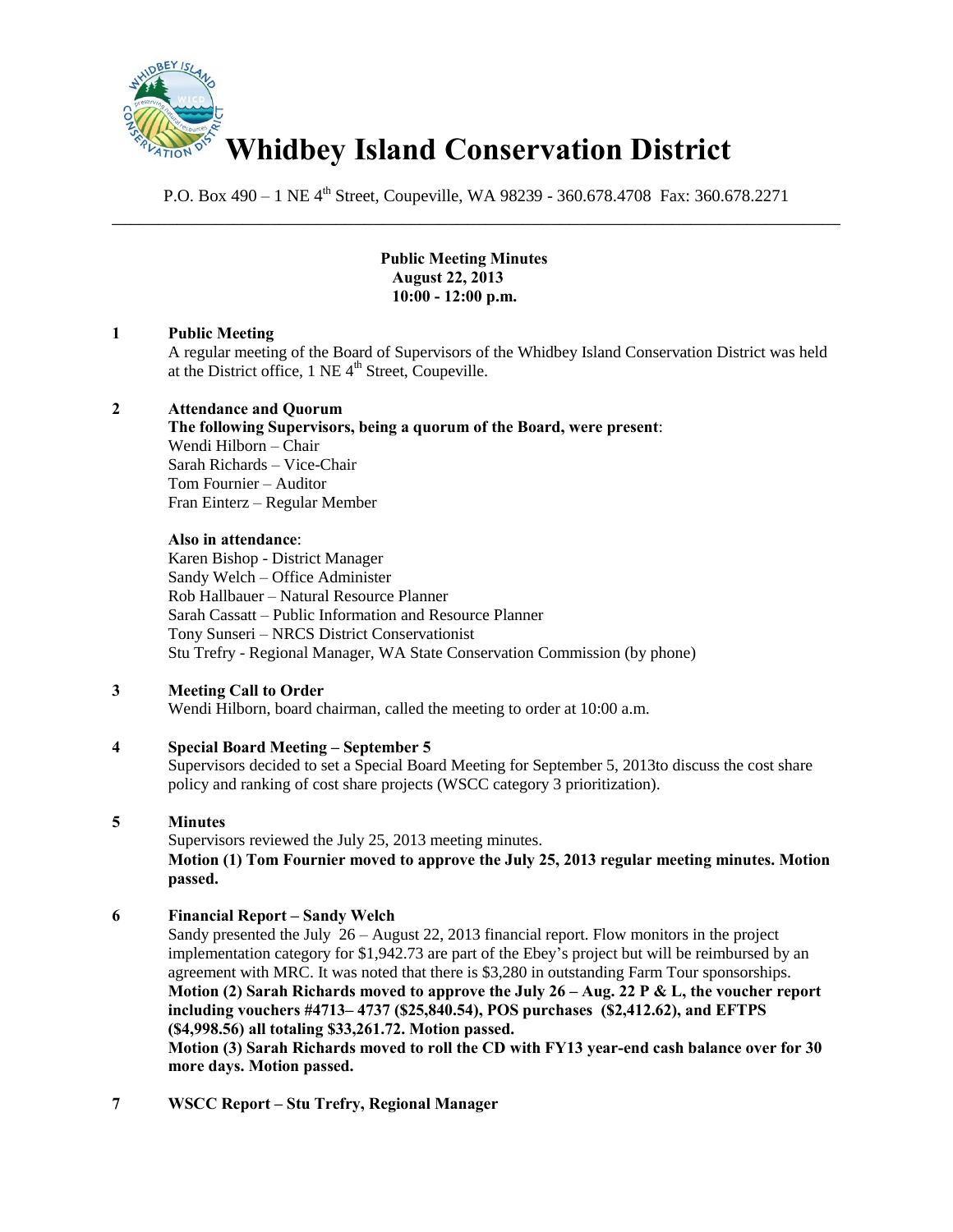Stu reported that priorities for Category 3 cost share projects are due Sept. 6. The WSCC annual report is due Sept 6. Resolutions for the WACD meeting must be approved by the board prior to the NW Regional Meeting in Port Townsend on October 7. Stu is facilitating the WSCC Communications group in which Karen B. and Sarah Richards are participating.

# **8 NRCS Report – Tony Sunseri**

NRCS is finishing up the 2013 EQIP contracts. Kathy Kilcoyne is retiring as of Sept. 27. Tony contacted WICD regarding a task order to conduct inspections for seasonal high tunnel projects on Whidbey.

### **Motion (4) Sarah Richards moved to approve the NRCS Task Order with WICD for \$862.70 to inspect 7 Seasonal High Tunnel (798) installations. Motion passed.**

Tony discussed the NRCS\_WICD Cooperative Working Agreement Draft. Tom reviewed the draft. Karen will revise draft for approval at the September 5, 2013 Special WICD Board Meeting.

## **9 Staff Reports**

# **Karen Bishop – District Manager**

 **Cost share scoring matrix -** Supervisors reviewed the scoring matrix draft for prioritizing cost share projects. Suggestions were to broaden agricultural production language to include perennials, flowers and seed crops; as well as to define streams in section #1.

**Jefferson CD Management** – Karen said Jefferson CD manager had resigned and may need some interim assistance. Possible shared management was discussed. The board agreed to Karen providing support in the short term only.

### **Rob Hallbauer – Natural Resource Planner**

 Rob reported on the upcoming fair participation by WICD. WICD will have a display with outreach materials for all programs. Rob will serve as grains and grasses superintendent in Karen's absence with judges from the WSU Research Station in Mt. Vernon. Rob gave a progress report on the Ebey's Watershed Project. Rob is working with the Greenbank Farm on a water catchment workshop (October 5) to showcase the new system soon to be installed.

### **Sarah Cassatt – Public Information and Resource Planner**

Sarah presented information on the Whidbey EcoNet Social Marketing project targeting the Maxwelton Watershed. The funder is the Puget Sound Partnership. The total project cost is \$42,490, with \$33,654 from PSP and \$8,836 in contributed match from WICD.

 **Motion (5) Sarah Richards moved to approve the contract with PSP for \$42,490 for the Whidbey EcoNet Social Marketing project. Motion passed.** 

# **10 WICD Board Committees**

 **Policy Development, Personnel and Communications** – Sarah Richards and Tim Keohane agreed to serve on this committee. They will meet prior to the September Board meeting. **WACD Dues** – Tim Keohane agreed to participate in discussion on revising WACD dues structure.

# **11 Upcoming Dates and Review of motions:**

**WICD Special Board Meeting – September 5, 2013 WICD Board Meeting – September 25, 2013** 

**Review of Motions:** 

**Motion (1) Tom Fournier moved to approve the July 25, 2013 regular meeting minutes. Motion passed.** 

**Motion (2) Sarah Richards moved to approve the July 26 – Aug. 22 P & L, the voucher report including vouchers #4713– 4737 (\$25,840.54), POS purchases (\$2,412.62), and EFTPS (\$4,998.56) all totaling \$33,261.72. Motion passed.** 

**Motion (3) Sarah Richards moved to roll the CD with FY13 year-end cash balance over for 30 more days. Motion passed.**